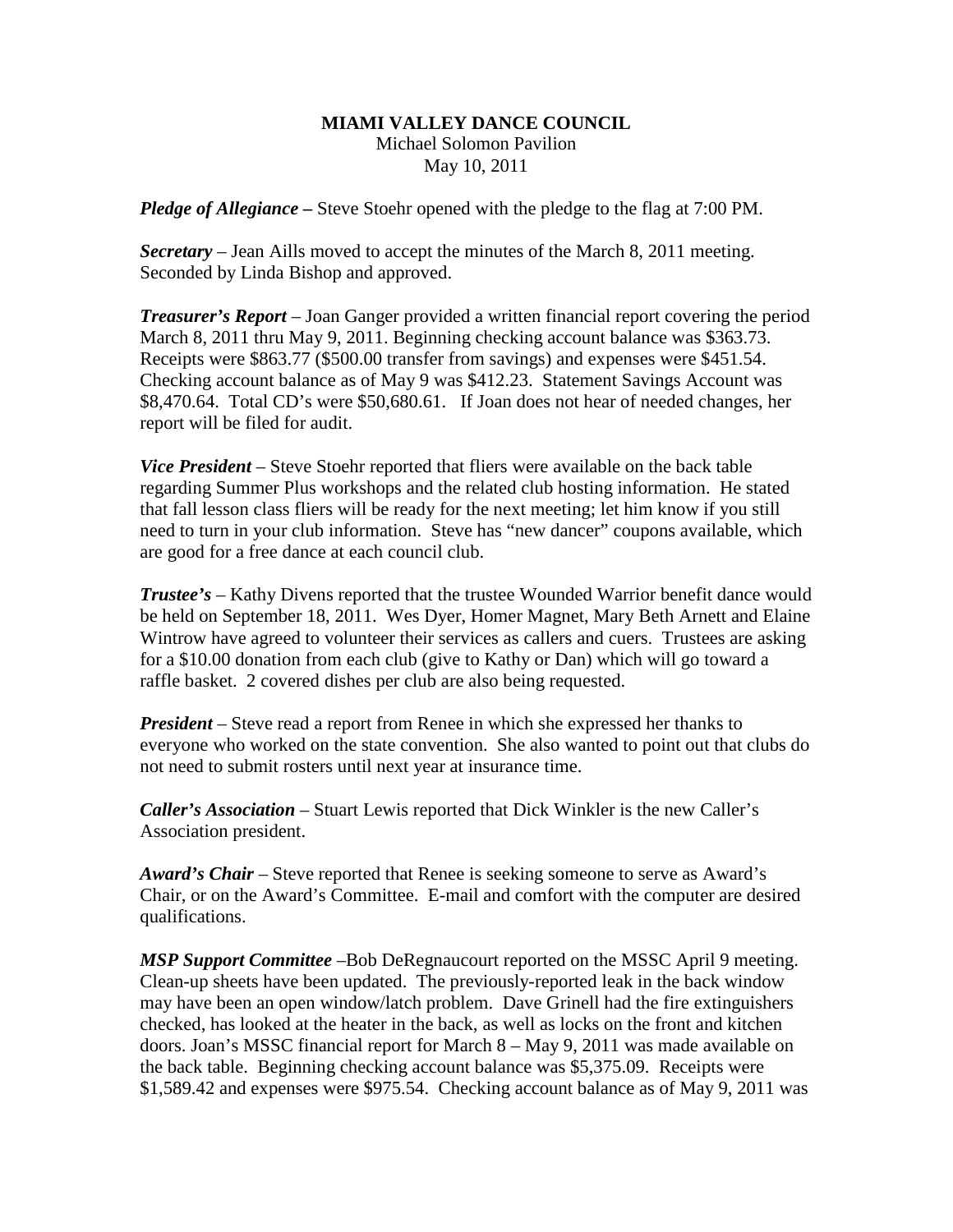\$5,988.97. Savings account balance was \$25,085.05. The committee will meet again on June 18.

*Hotline* – Jean reported that foldouts were available for clubs to pick up.

*State Corps* – Sharry Hayden reported on the meeting that was held in Dayton at the state convention. The Showcase of Ideas winner for 2011 was Southwestern/Northern Kentucky. 7 people attended Mini-Legacy. 62 people are registered for Akron's 2012 convention, themed "Akron Fantasy Danceland". Columbus will host 2013 "Two Enchanted Evenings". 2014 will be hosted by Cincinnati at the Covington, Kentucky convention center. Officers for State Corps are now as follows: President: Steve and Sharry Hayden, Vice President: Steve and Bev Stoehr, Secretary: Gordon and Marianne King, Corresponding Secretary: Ray and Irene Dommin, Treasurer: Bob and Judy Calkins.

*Convention Committee* – Steve Hayden noted that the convention came out in the black and was a success. Only minor problems were reported, such as the convention center had lost their part-time help, and there was no flag for the opening ceremony. When making decisions, the rule was to do what was best for the dancers. Steve will have numbers at the next meeting, but from the Trail-In Dance through Saturday evening, we made about \$3,000. There were 900 paid dancers; almost 200 were walk-ins. He read the list of committee chairs, and thanked everyone.

*Newsletter* – no report. Send news to Donna at mvdcnews@yahoo.com

*Historian –* Leslie reported on the 3 different history displays she had prepared for the convention. Topics were general square dance history, history of the MVDC, and dance dress. A dancer from the Akron area won her book on square dance history. Leslie is also starting to get historical information that she has scanned onto the website, and has a list of 83 clubs that have been a part of MVDC. She will be working on a notebook of club histories, which hasn't been updated since 1999. She will be contacting reps for information that they can give her, but please remember to provide Leslie with club information.

## *Unfinished Business* – none

## *New Business* – none

*Club News –* Club dance news was shared by Yellow Rockers, Grand Squares, and Gem City. There was a question on callers' fees for gas prices and how/if clubs are experiencing this issue. Several clubs shared what they were doing. Steve Hayden updated attendees about the MVDC webpage. Randy Adams is currently the webmaster. Steve is going to redesign the webpage and will be evaluating the old one. Steve is looking for a committee which will work primarily by e-mail, but may meet one time face-to-face. Let him know if you are interested. Things to be addressed will include